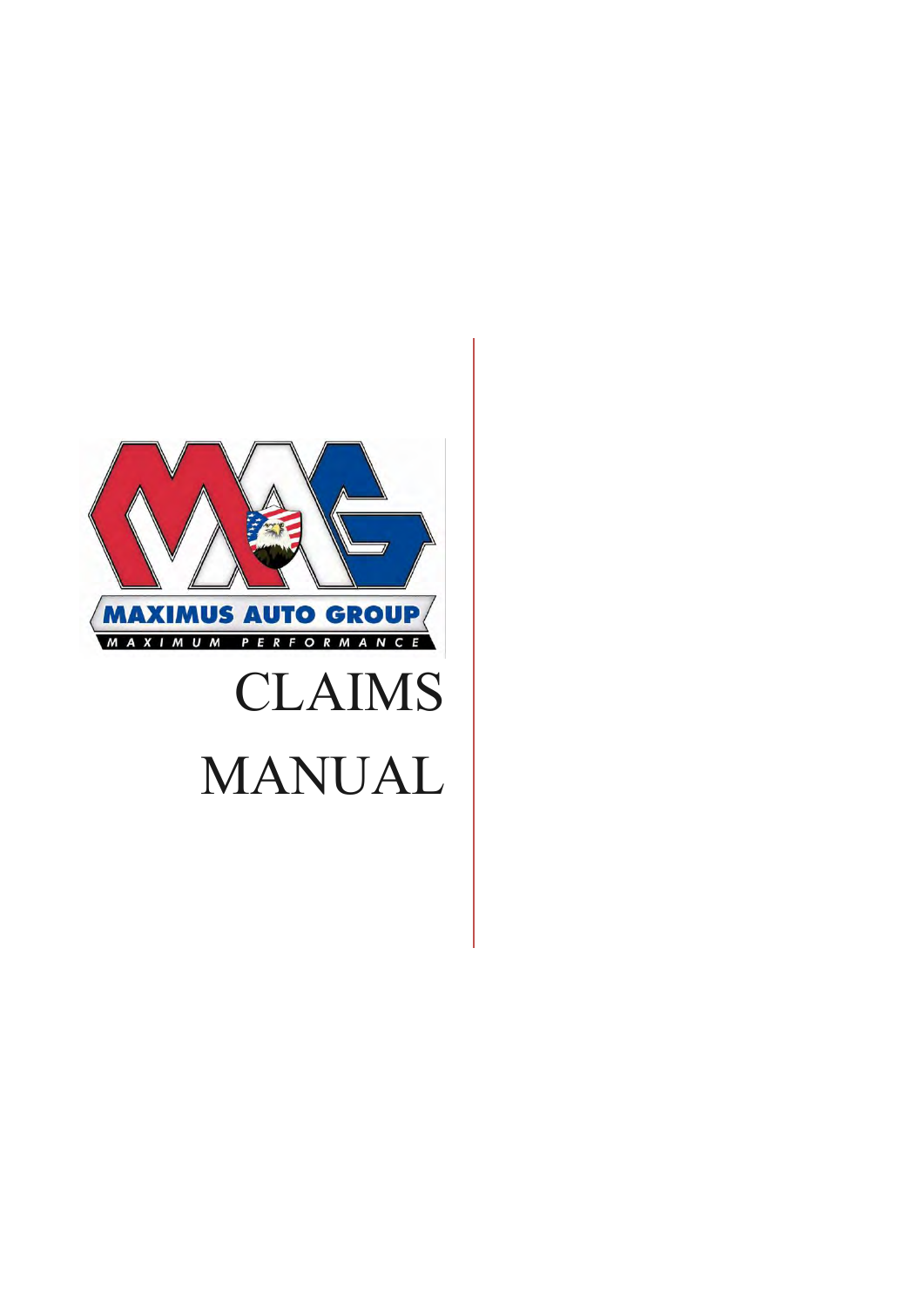# **Contents**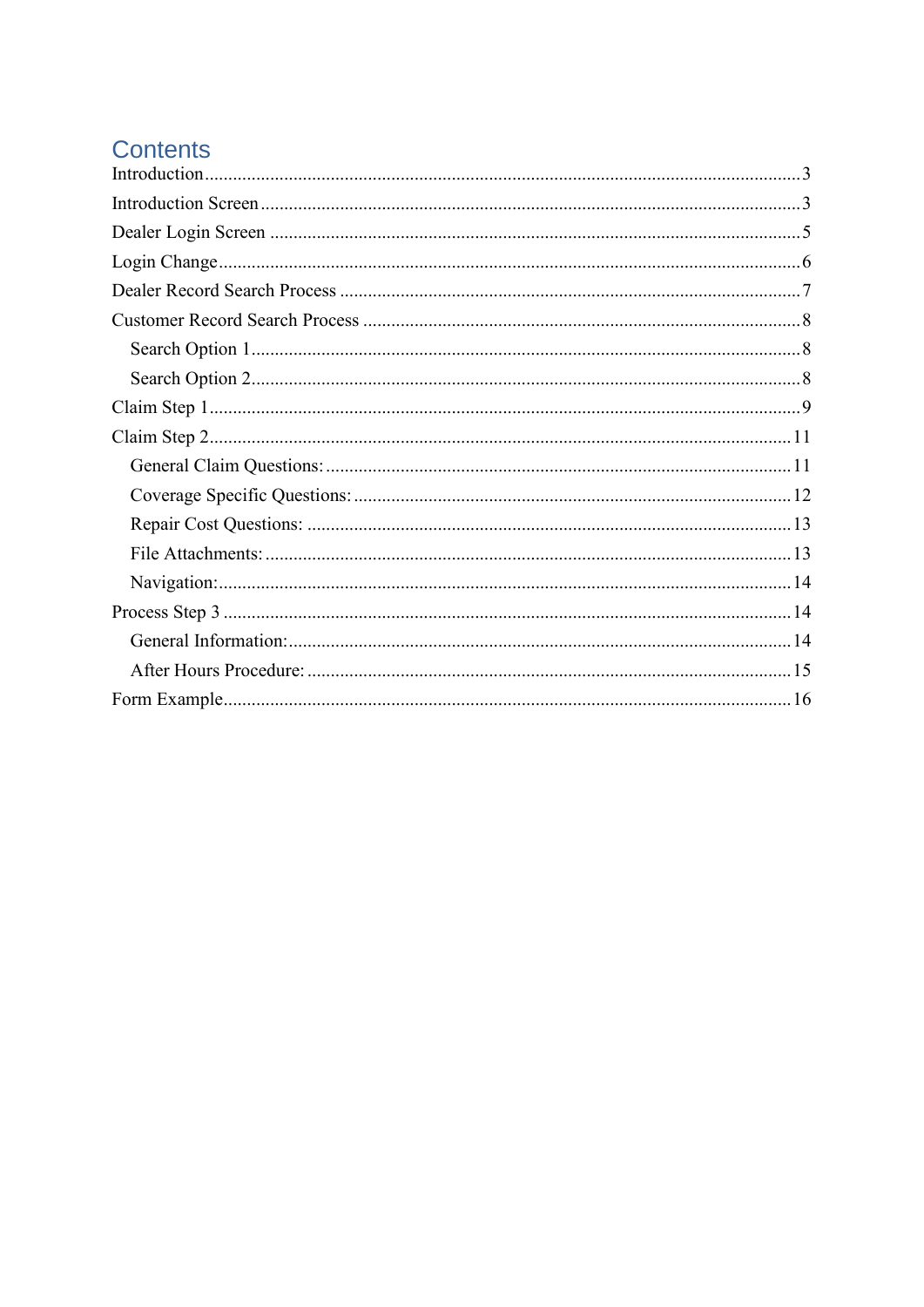# <span id="page-2-0"></span>**Introduction**

 Welcome to the documentation packet for the Maximus Auto Group (MAG) Online Claims interface. This document will serve as a reference guide of step-by step instructions to familiarize users with the interface and its operation for our valued partners as we strive to create new, efficient, and user-friendly alternatives to meet your business needs. This specific program is designed to allow our dealership service provider partners, as well as customers, to submit claims for eligible MAG policies from our website in order to accelerate the overall process.

# <span id="page-2-1"></span>Introduction Screen



 Clicking the appropriate link on our website, referenced above, will bring users to this initial screen: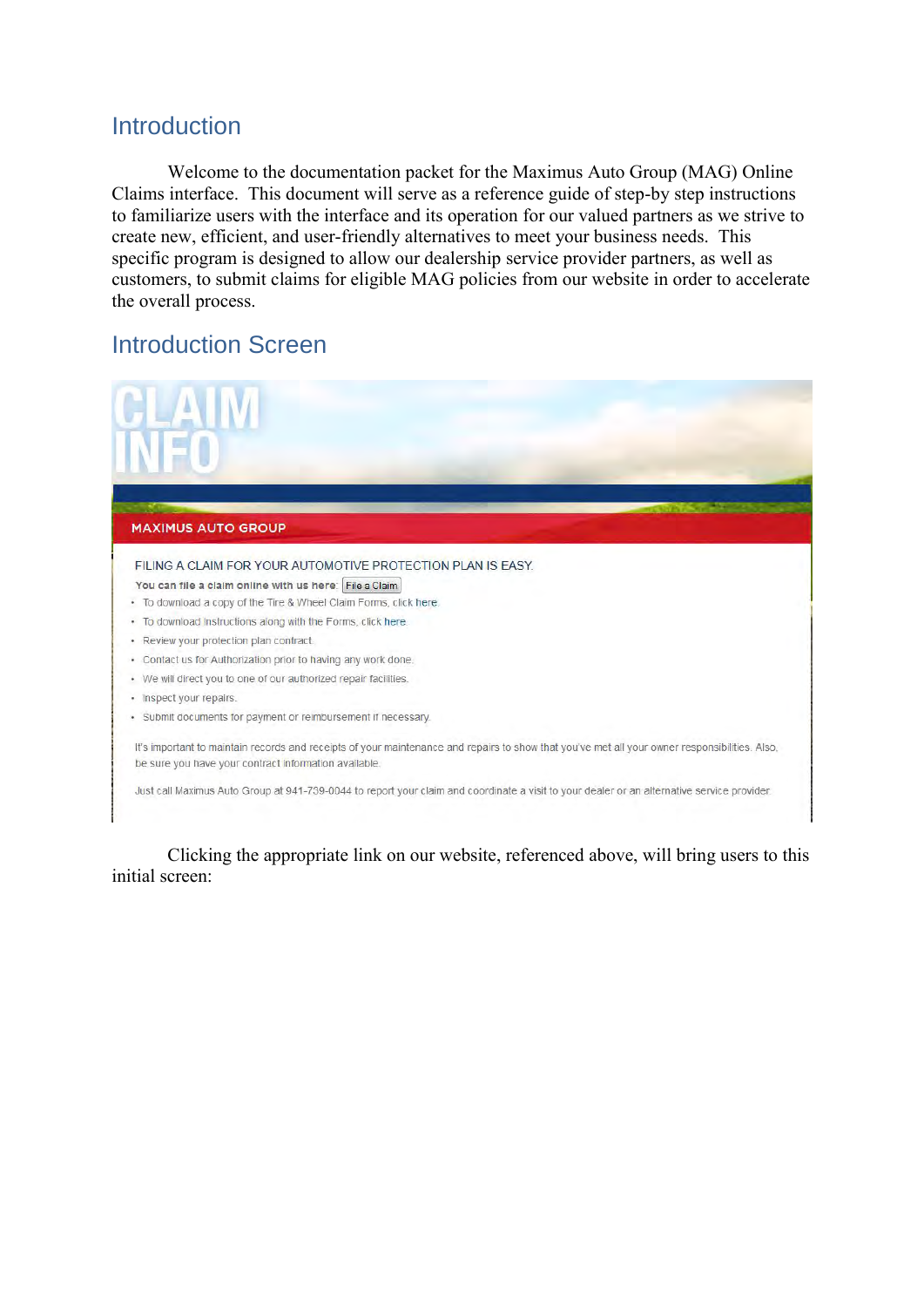| <b>MAXIMUS AUTO GROUP</b>                                                                                                                                                                                                                                                                                                                                |             |  |
|----------------------------------------------------------------------------------------------------------------------------------------------------------------------------------------------------------------------------------------------------------------------------------------------------------------------------------------------------------|-------------|--|
| <b>Web Claims</b>                                                                                                                                                                                                                                                                                                                                        |             |  |
| Welcome to the Maximus Auto Group Online claim reporting system.                                                                                                                                                                                                                                                                                         |             |  |
| Over the course of the next few screens we will take you through the steps necessary to file a claim under one of our plans to ensure the best                                                                                                                                                                                                           |             |  |
|                                                                                                                                                                                                                                                                                                                                                          |             |  |
| response to whatever issue you may be experiencing.<br>If you have an existing claim number, you can check the current status here.                                                                                                                                                                                                                      |             |  |
|                                                                                                                                                                                                                                                                                                                                                          |             |  |
| Please Note: For products such as GAP, Total Loss Protection, Service Contracts, and Theft Protection/Deterrence please call the number on your<br>contract directly to obtain the fastest service as those types of claims are not currently handled by this system.<br>First, please select whether you are a customer or dealership service provider. | None        |  |
|                                                                                                                                                                                                                                                                                                                                                          | <b>NEXT</b> |  |

1) User Type: Users must select whether they are customers or dealership representatives from the drop-down list located at point [1]. They will not be able to proceed by pressing the button at [2] without making a selection.

2) Begin Process: After a user has selected their type from the list at point [1] pressing this button will take them to their appropriate next step. Customers will be brought to a search screen with two options of locating their policy within our system while dealer representatives will be brought to a login screen so they can access the features of their account.

3) After-Hours Notation: Throughout the screens displayed in this manual you will see notations referencing our after-hours policy. These messages, which will only display when our office is currently closed, provide instructions for users as to the proper procedure to receive service outside of operational hours (M - F 9 AM - 5 PM EST).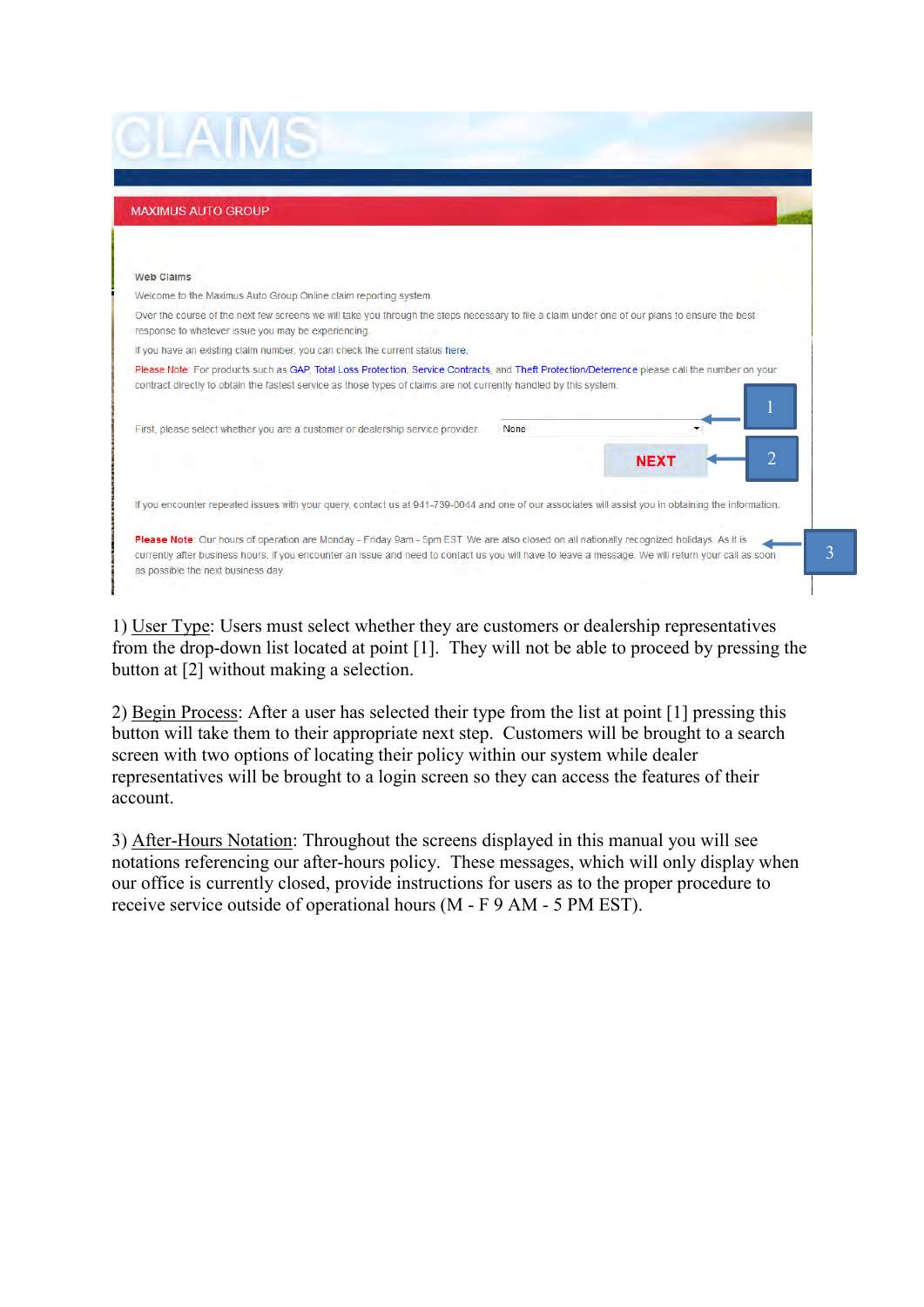# <span id="page-4-0"></span>Dealer Login Screen

| <b>MAXIMUS AUTO GROUP</b>                                                                                                                                                                                                                                 |          |              |            |  |
|-----------------------------------------------------------------------------------------------------------------------------------------------------------------------------------------------------------------------------------------------------------|----------|--------------|------------|--|
|                                                                                                                                                                                                                                                           | Username |              |            |  |
|                                                                                                                                                                                                                                                           | Password |              |            |  |
|                                                                                                                                                                                                                                                           |          | <b>LOGIN</b> | 6          |  |
| If you do not currently have credentials you must call us at (941) 739-0044 so that we can verify that you are a dealer representative<br>and create an account for you in our system.                                                                    |          |              |            |  |
| Please Note: Our hours of operation are 9am - 5pm EST. As it is currently after business hours, if you encounter an issue and need to contact us<br>you will have to leave a message. We will return your call as soon as possible the next business day. |          |              |            |  |
| If you would like change your existing username or password, click here.                                                                                                                                                                                  |          | ⇁            | <b>BAC</b> |  |

4) Username: Initially, each user is set up with their email address on file as their username, but that can be changed by clicking the link at reference point [7].

5) Password: Each user password is initially a system generated random string. It is highly recommended upon your first use of the system that you change it to something more easily remembered by clicking the link at reference [7].

\*\*\*Please Note: We do not allow self-registration for users. You must contact our office to be issued your initial credentials. \*\*\*

6) Login: Assuming that both the username and password entered in fields [4] and [5] are correct, pressing this button will take you to the first step of the claim process. Incorrect entries will be met with a message similar to the one seen here:

> Error: Login Failed. Invalid Password.

7) Credential reset: Clicking on this link will take you to the page below, which allows you to change your username and/or password.

8) Back: Return to previous page.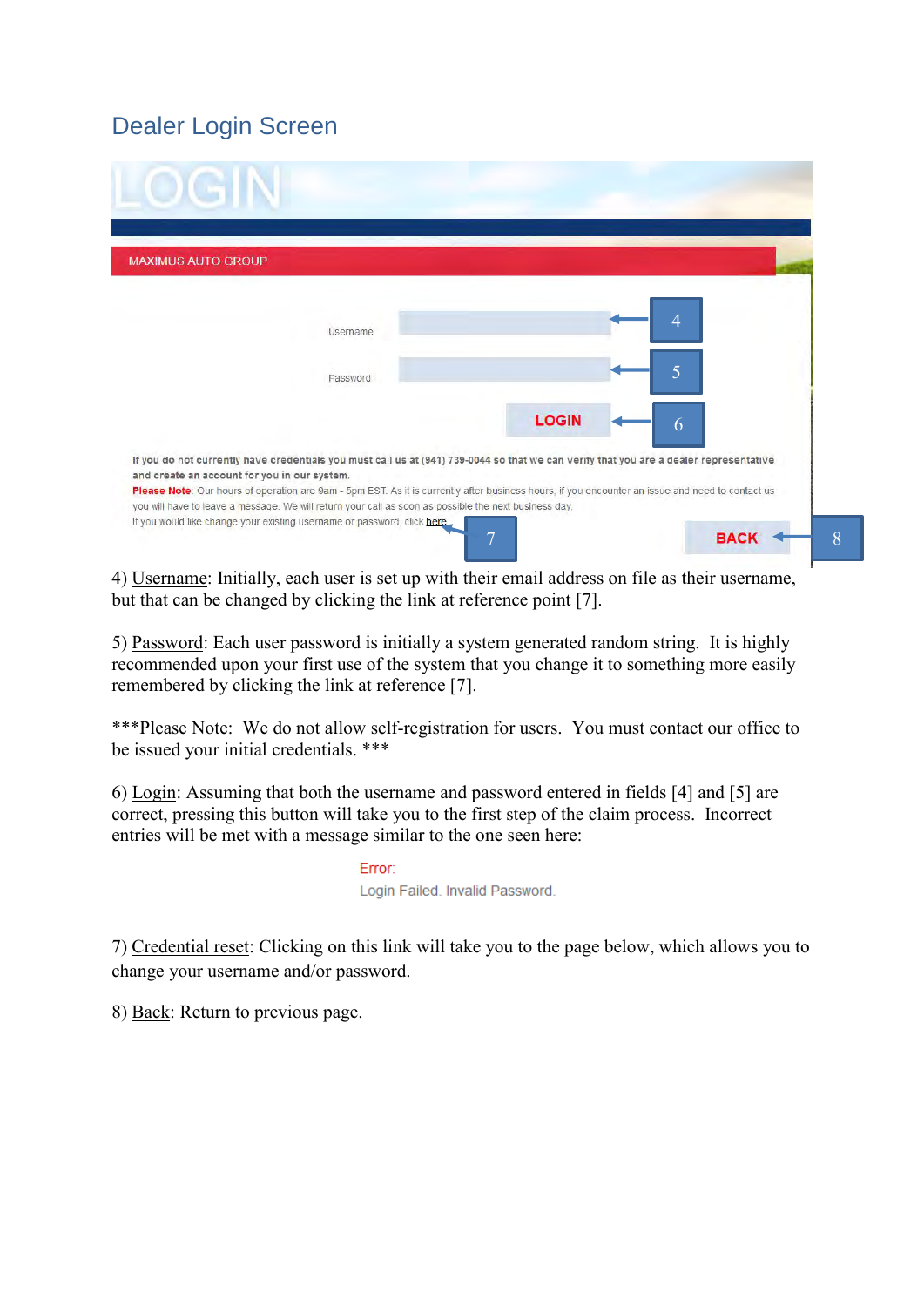# <span id="page-5-0"></span>Login Change

| <b>MAXIMUS AUTO GROUP</b>               |                           |               |
|-----------------------------------------|---------------------------|---------------|
| 9<br>Login Change<br>*Current Username: | 10<br>*Current Password:  |               |
| Enter New UserName:                     | 11                        |               |
| Enter New Password:                     | Re-Type New Password:     |               |
| 13                                      | 12<br><b>SUBMIT</b><br>14 | <b>CANCEL</b> |

9) Current username: Correct current username is required for making any changes to existing credentials.

10) Current password: As with username, required to make changes to existing credentials.

11) New username (Optional): Required if changing existing username, otherwise may be left blank. Usernames within our database must be unique and any user attempting to change their existing username to one that has already been taken will be prompted to choose another.

12) New Password (Optional): Required if changing existing password, otherwise may be left blank. However, both fields must have a matching value present if changing the current password.

13) Submit: Upon pressing this button, as long as all fields have been entered correctly, your user credentials will be updated and you will be returned to the previous page and prompted to log in with the new information.

14) Cancel: Cancels the process and returns user to previous page without making any changes.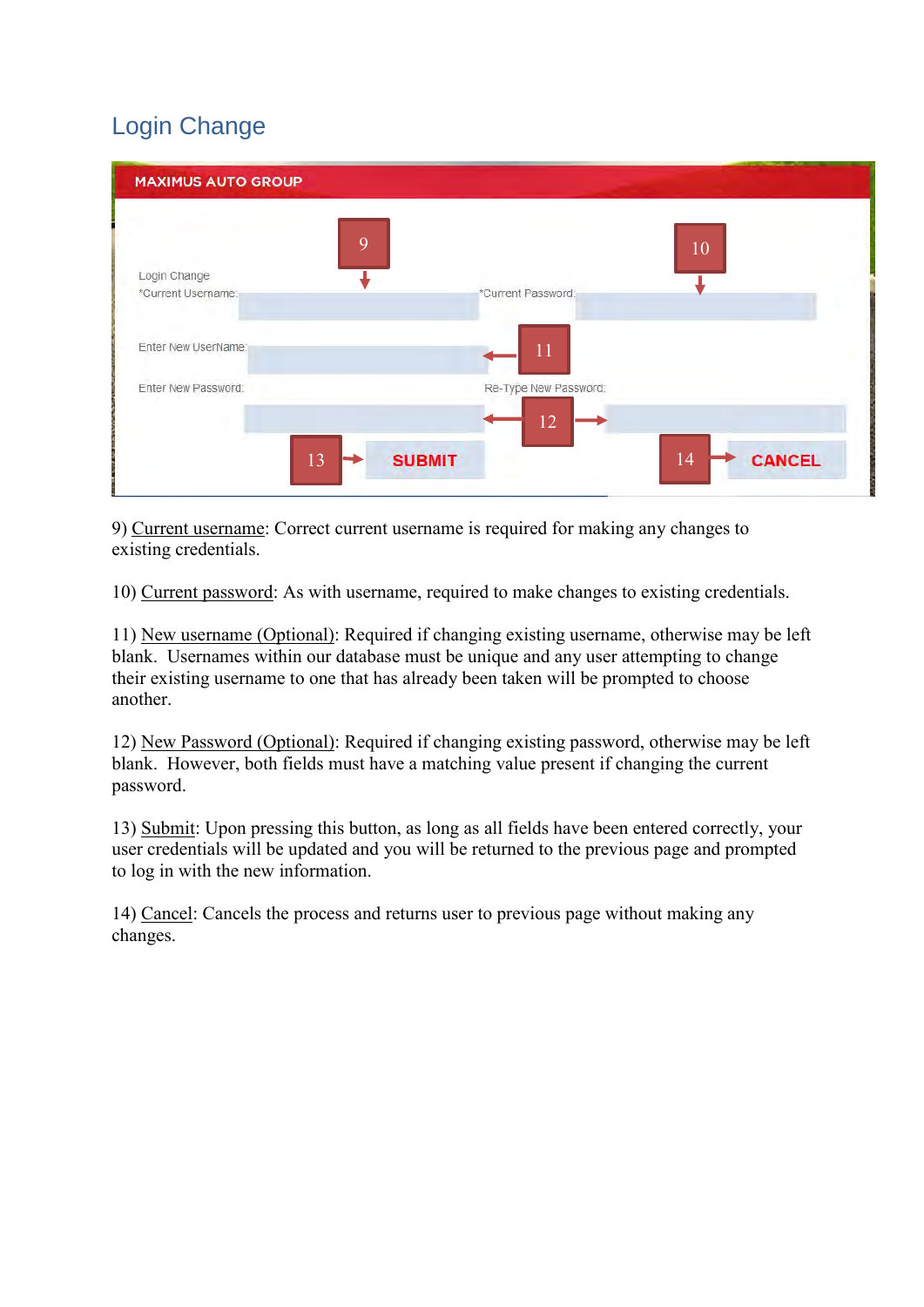# <span id="page-6-0"></span>Dealer Record Search Process

Upon successful login, users will be met with this screen, the first step in the Claim process:

| <b>MAXIMUS AUTO GROUP</b>               |  |  |
|-----------------------------------------|--|--|
| Claims - Status                         |  |  |
| Maximus Auto Group online claim system. |  |  |
| You have successfully logged in.        |  |  |
| Customer Search                         |  |  |
| Enter VIN Number:<br>11                 |  |  |
|                                         |  |  |

11) Customer VIN number: Required to begin the search process. The VIN which is associated with the contract(s) you wish to make a claim on.

12) Proceed: Provided the VIN number entered is correct, users will be taken to the next step after pressing this button. If there is an error the message seen below will display:

| Error: |                                                                                    |
|--------|------------------------------------------------------------------------------------|
|        |                                                                                    |
|        | No contract found matching the information you entered, check entry and try again. |
|        |                                                                                    |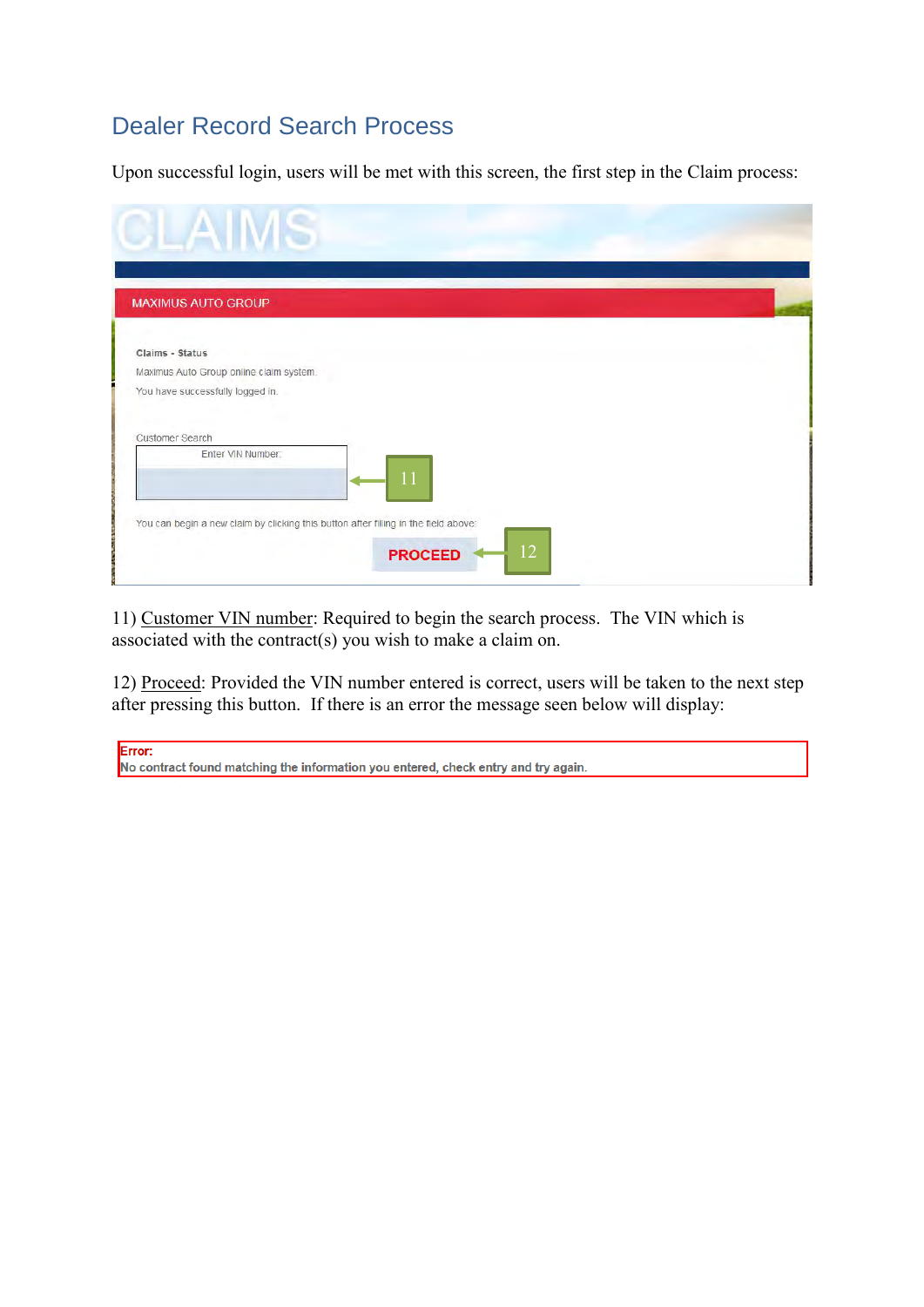# <span id="page-7-0"></span>Customer Record Search Process

#### Web Claims - Customer Lookun

Welcome to the Maximus Auto Group Online claim reporting system.

Over the course of the next few screens we will take you through the steps necessary to file a claim under one of our plans to ensure the best response to whatever issue you may be experiencing.

Please start by entering the necessary information in the table below to locate the customer record(s).



If you encounter repeated issues with your query, contact us at 941-739-0044 and one of our associates will assist you in obtaining the information.

Please Note: Our hours of operation are Monday - Friday 9am - 5pm EST. We are also closed on all nationally recognized holidays. As it is currently after business hours, if you encounter an issue and need to contact us you will have to leave a message. We will return your call as soon as possible the next business day.

## <span id="page-7-1"></span>Search Option 1

13) Effective Date: Date which the policy was purchased from the dealership and went into effect. Generally located at the upper right corner of the policy.

14) Contract Number: Contract number listed on the policy for the coverage to file under. Generally located at upper right corner of policy.

15) Last Name: Purchasing customer's last name, located in the Customer Information section of the policy.

### <span id="page-7-2"></span>Search Option 2

16) VIN Number: Unique 17 character string assigned to vehicle by manufacturer. Located in the Vehicle Information section of the policy on various points on the vehicle itself.

17) Effective Date: Date which the policy was purchased from the dealership and went into effect. Generally located at the upper right corner of the policy.

18) Search: Provided that either the entries in [13], [14] and [15], or those in [16] and [17], are correct, pressing this button this will initiate the record search and take the user the first step of the claim process provided at least one matching record is found. If no records are found, or if any of the required fields contain improper data, they will encounter error messages similar to the following: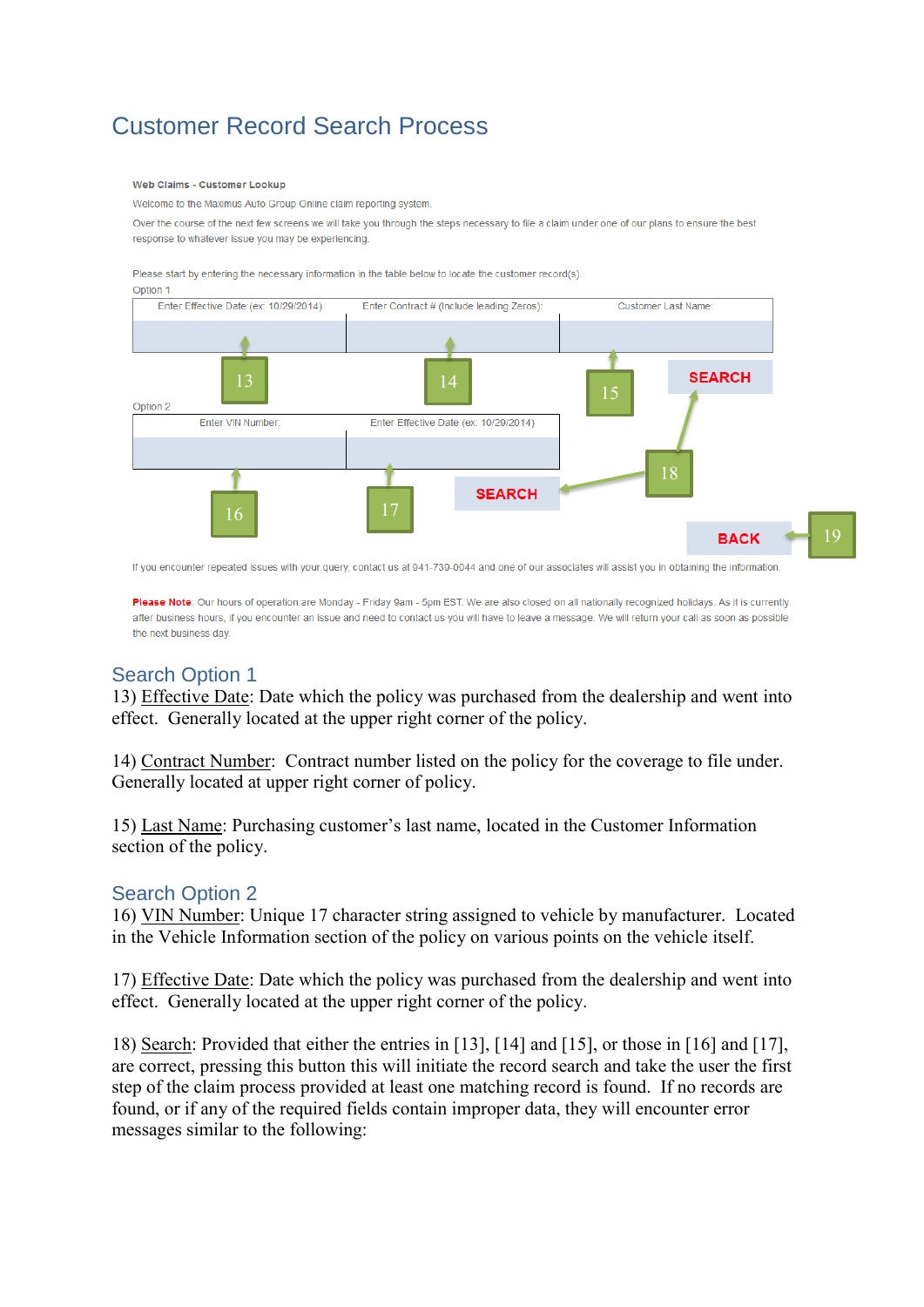### **Error:**

A VIN is 17 characters, your entry is only 16, please re-check and try again.

### Error:

Improper date field entry, please check formatting and try again.

Error: No contract found matching the information you entered, check entry and try again.

# <span id="page-8-0"></span>Claim Step 1

### Below is one possible configuration of results upon search of correct customer information:

Web Claims - Step 1

Below are the contract(s) we have matching the information you entered. Please select the appropriate policy you would like to make a claim for and click the 'Claim' link in the corresponding column

Search Results:

If you need to make claims on multiple policies you will be given the option to return to this page once you have completed entering the necessary information for each

|  | Contract # | <b>VIN</b>                                  | Make | Model  | Year | Name   | Policy Type | Term | Purchase  | <b>Status</b> | Make   |          |
|--|------------|---------------------------------------------|------|--------|------|--------|-------------|------|-----------|---------------|--------|----------|
|  |            |                                             |      |        |      |        |             |      | Date      |               | Claim  |          |
|  |            | <b>TEST0001</b> 1G11B5SL6EF262136 Chevrolet |      | Malibu | 2014 | Zissou | Tire &      | 5 YR | 10/2/2014 | Active        | Make a | $\cap$ C |
|  |            |                                             |      |        |      |        | Wheel       |      |           |               | Claim  | ۷O       |

#### **Claim History:**

20

Below is a list of claims which apply to the vehicle(s) above, if you have any questions regarding them you can contact one of our representatives at (941) 793-0044 or Claims@maximusautogroup.com and reference the claim number:

| <b>Claim Number</b> | Policy Type  | Date Opened                  | <b>Claim Type</b> | <b>Type of Loss</b> | Requested<br>Amount | <b>Status</b>  | Check/Add<br>Attachments | 21 |
|---------------------|--------------|------------------------------|-------------------|---------------------|---------------------|----------------|--------------------------|----|
| CC144889            | Tire & Wheel | 10/30/2014 3:08<br><b>PM</b> | <b>Tire</b>       | Sidewall Bubble     | \$987.00            | <b>Pending</b> | Check/Add                |    |
|                     |              |                              |                   |                     |                     |                |                          |    |
|                     | 26           | <b>BACK</b>                  |                   | つつ                  | <b>START OVER</b>   |                |                          |    |

19) Customer information table: Displays the associated information for the contract located through either the Customer or Dealer search process. For any contract in 'Active' status, users will be able to create and submit a claim under available coverage by selecting the link at point [28].

20) Claim History: If any previous claims have been submitted for the contract they will be displayed here. Additionally, any claims which happen to be in either Pending or Authorized status will allow for the review/upload of any pertinent documents relating to that claim by selecting the link at point [21].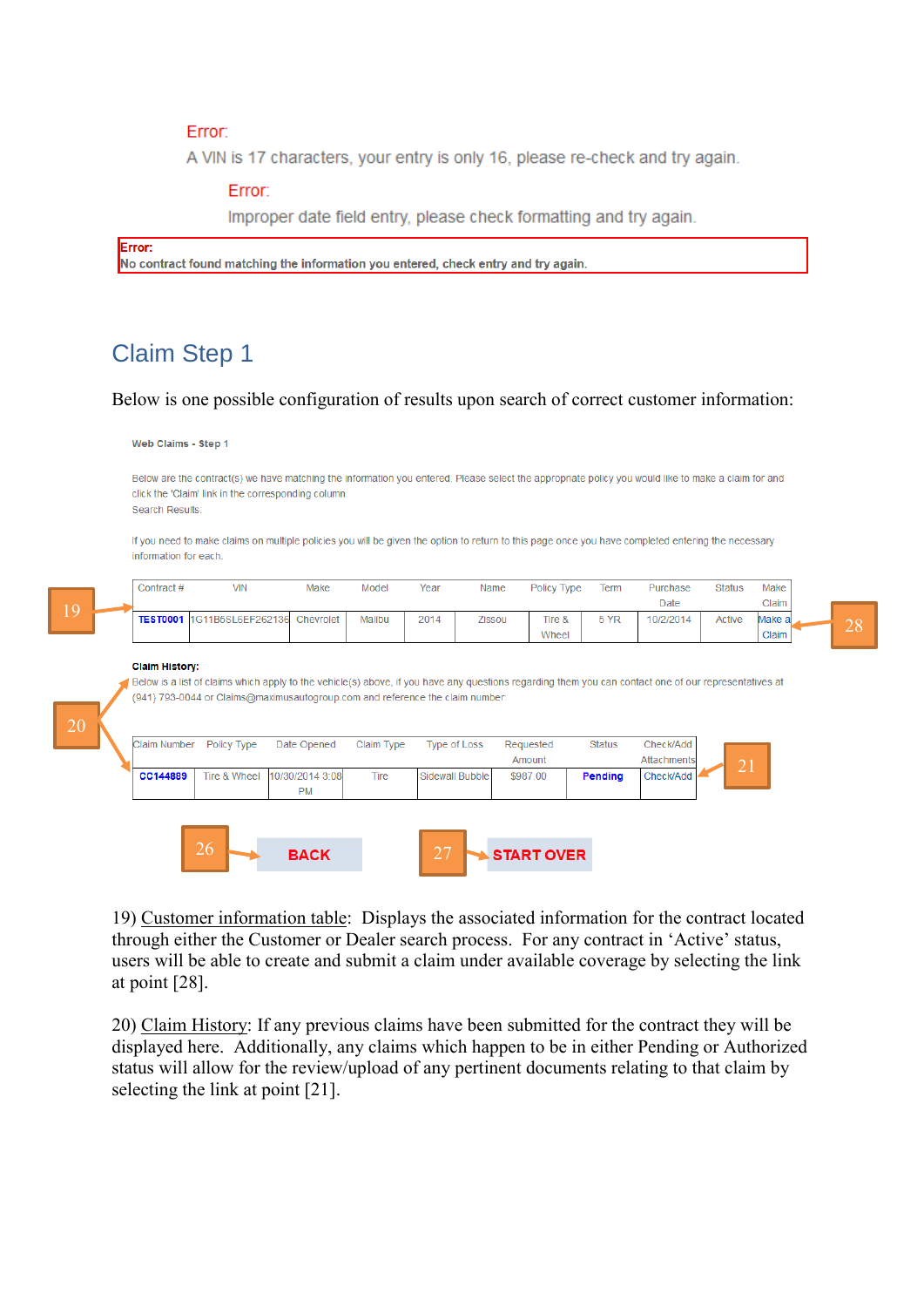### 21) Check/Add Attachments: Selecting this on a claim for which it is available will take the user to a page similar to the seen below:

#### Web Claims - Check Files

Below are the file(s) we have attached to the claim you selected.

| File List:                                                            |                        |    |  |               |    |
|-----------------------------------------------------------------------|------------------------|----|--|---------------|----|
| File Type<br>Name<br>Capture.PNG image/png                            | Description<br>Invoice | 22 |  |               |    |
| <b>Attach Files:</b>                                                  |                        |    |  |               |    |
| If you would like to attach a file to this claim you can do so below: |                        |    |  |               |    |
| <b>Claim Number</b><br>CC144889                                       | File:                  |    |  |               |    |
| Browse                                                                | No file selected.      |    |  | <b>ATTACH</b> | 24 |
| 23<br>File Description:                                               |                        |    |  |               |    |
|                                                                       |                        |    |  |               |    |
|                                                                       |                        |    |  |               |    |
|                                                                       | <b>BACK</b>            | 25 |  |               |    |

22) File List: If any files have been attached to the claim previously they will be displayed here along with their filename, type, and description (if one was provided).

23) Attach New File: This section allows the user to attach a new file to the Claim Number referenced in blue. User chooses a file to upload and can provide a description if desired.

24) Attach: Provided a file has been chosen, as long as it is of an acceptable format and size, pressing this button will attach it to the Claim referenced in point [23].

25) Back: Returns user to previous page.

26/27) Back/Start Over: Takes the user back a step based on their applicable user type.

28) Make a Claim: Pressing this on a contract listed in the table for which it is available will begin the process of opening a claim for the user. If the selected policy has only one coverage which can be filed under, you will proceed immediately to step 2. However, if the selected policy has more than one coverage option (in the case of this example Tire or Wheel) the message below will be displayed and the user will have to pick the specific type of coverage to file under: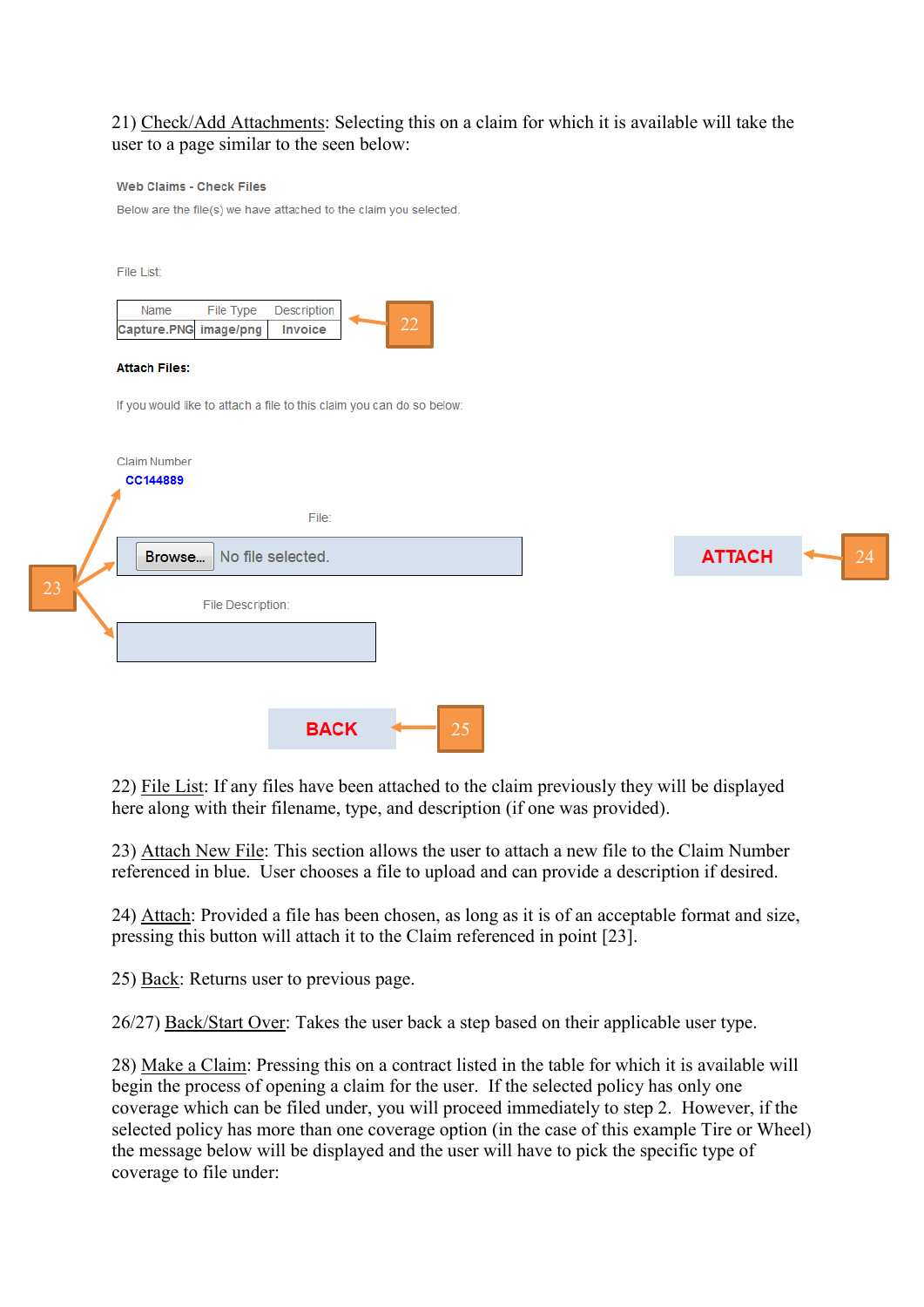Web Claims - Step 1 The policy you have selected has multiple coverage options to file under, please select the correct coverage below.



29) Coverage Selection: If multiple coverage options are available under the contract the user wishes to start a claim for, this list will be presented and a choice must be selected before pressing the button at [30].

30) Continue: Provided coverage has been selected from the list at [29], pressing this button will begin a claim and take the user to step 2 of the claim process.

<span id="page-10-1"></span><span id="page-10-0"></span>

| <b>Claim Step 2</b>                                                                                                                                                                                                           |                                          |    |
|-------------------------------------------------------------------------------------------------------------------------------------------------------------------------------------------------------------------------------|------------------------------------------|----|
| <b>General Claim Questions:</b><br>Web Claims - Step 2<br><b>CONTACT INFORMATION:</b><br>Customer Contact Phone - Required                                                                                                    | 31<br>Customer Contact E-mail - Required |    |
| $(555) 555-5555$                                                                                                                                                                                                              | test@none.com                            |    |
| <b>GENERAL QUESTIONS:</b><br>Date the damage occurred: (ex: 11/4/2014) - Required:<br>Detail how the damage occurred, what caused the damage, and where the vehicle was located at the time the damage occurred: [- Required: | 32                                       | 33 |
|                                                                                                                                                                                                                               |                                          |    |

31) Contact Information - Required: Contact information for the customer. Necessary in case one of our claims adjusters need to contact them for any reason during the course of the claim.

32) Date Damage Occurred - Required: The date which the damage occurred.

33) Damage Description – Required: A description of the damage. The more complete/detailed information provided here will allow our claims adjusters to complete the claims review process faster. We need to know what type of damage exists, what caused the damage to occur, where the damage happened (in this case, highway, dirt road, etc.).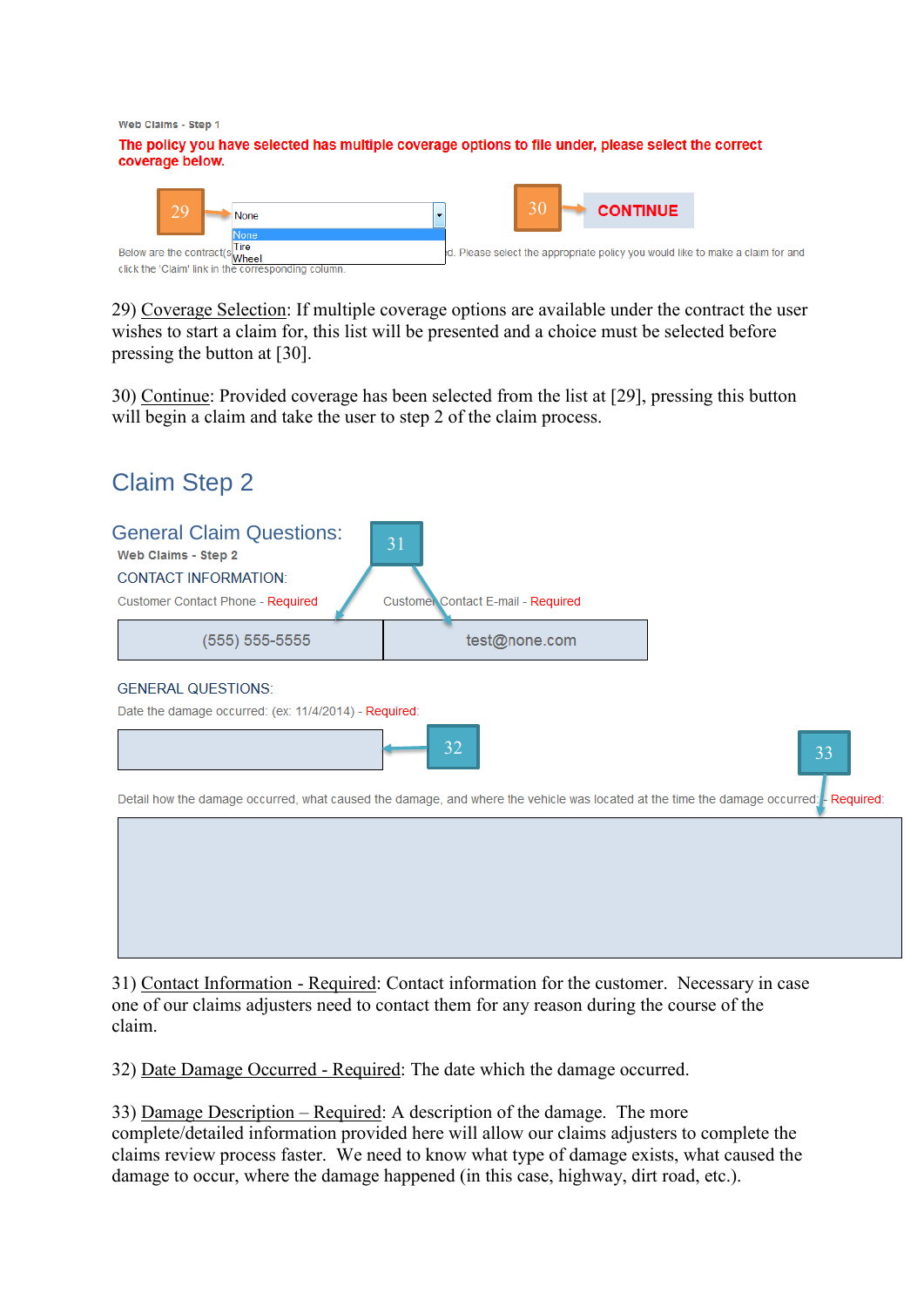<span id="page-11-0"></span>

| <b>Coverage Specific Questions:</b><br><b>TIRE QUESTIONS:</b>    |                                              |                          |                          |    |
|------------------------------------------------------------------|----------------------------------------------|--------------------------|--------------------------|----|
| Which Tire suffered damage? - Required:                          |                                              |                          |                          |    |
| How many tires were damaged? (1-4):                              | Damaged Tire:                                | Damaged Tire Area:       |                          |    |
|                                                                  | -None-<br>۰                                  | --None--                 | $\blacktriangledown$     |    |
| TIRE INFORMATION (REQUIRED FOR DEALERS, OPTIONAL FOR CUSTOMERS): |                                              |                          |                          |    |
| Damage Information:                                              |                                              |                          |                          |    |
| Type of Damage:                                                  | Tread Depth:                                 |                          |                          |    |
| -None-<br>▼                                                      | -None-<br>۰                                  |                          |                          |    |
| Tire Specifications:<br>Tire Width:                              | <b>Wheel Diameter:</b>                       | Tire Aspect Ratio:       |                          | 34 |
| --None--<br>۰                                                    | --None--<br>۰                                | --None--                 | $\blacktriangledown$     |    |
| Speed Rating:                                                    |                                              |                          |                          |    |
| -None-<br>▼                                                      |                                              |                          |                          |    |
| <b>Tire Brand:</b>                                               |                                              |                          |                          |    |
| Tire Make:                                                       | Tire Model:                                  | Does the tire hold air?: |                          |    |
| -None-<br>۰                                                      |                                              | --None--                 | $\overline{\phantom{a}}$ |    |
| Damage Assessment:<br>Can the damage be repaired?:               | If the tire cannot be repaired, tell us why: |                          |                          |    |
| -None-<br>۰                                                      |                                              |                          |                          |    |
|                                                                  |                                              |                          |                          |    |

34) This section will change depending on the type of coverage selected to file under. For the purposes of this example, the necessary tire questions are displayed for that type of claim. The questions in the second portion are optional for Customers but **required** for Dealers.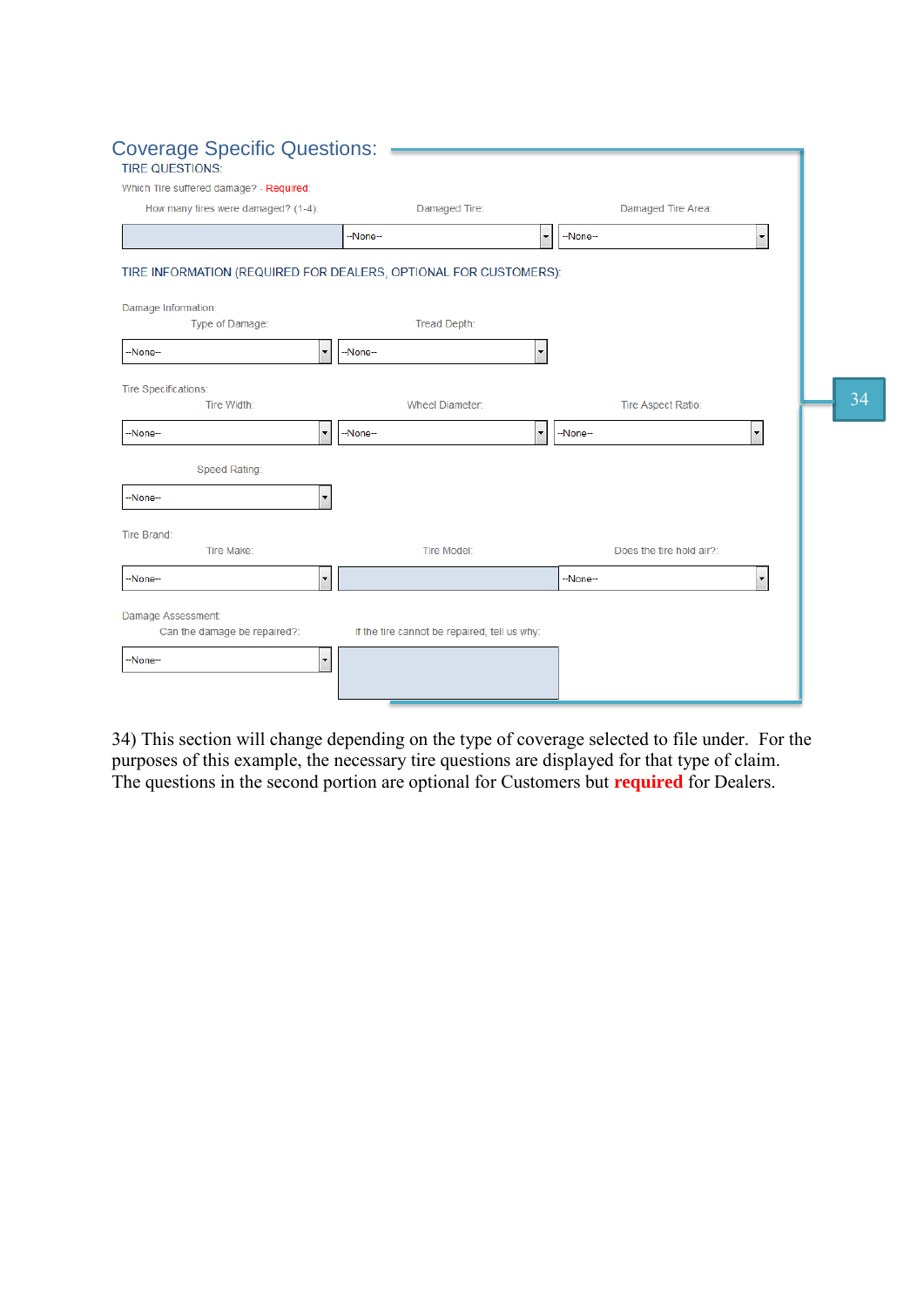# <span id="page-12-0"></span>Repair Cost Questions:

| <b>COST INFORMATION - REQUIRED:</b> |             |             |
|-------------------------------------|-------------|-------------|
| Part Number:                        | Parts Cost: | Labor Cost: |
|                                     |             |             |
| Other Cost:                         | Tax:        |             |
|                                     |             |             |
| Other Cost Description:             |             |             |
|                                     |             |             |
| General Notes (Optional):           |             |             |
|                                     |             |             |
|                                     |             |             |
|                                     |             |             |
|                                     |             |             |

35) These questions will only be displayed for dealer users and are **required**. It is necessary that the dealer representative provide at least the part number, cost, labor cost, and tax. Other Cost is optional, but if there is an optional cost a description of that cost must be provided in the Other Cost Description box provided.

The General Notes box is provided if the representative wishes to include any additional comments for review by the claim representatives.

\*\*\*Please Note: If the claim type is either Tire or Wheel there will also be a Multiple Tire Notes box which will appear and is **required** to be filled in if the number of damaged tires/wheels is more than 1<sup>\*\*\*</sup>

<span id="page-12-1"></span>

| <b>File Attachments:</b><br>Optional: If you have any photos/documents regarding the damage you would like to attach which may help the claims department in processing<br>your request you can do so. (Acceptable formats: '.jpg', '.jpeg', '.tif', '.pdf', '.png', '.gif')<br>File: |               |    |
|---------------------------------------------------------------------------------------------------------------------------------------------------------------------------------------------------------------------------------------------------------------------------------------|---------------|----|
| No file selected.<br>Browse                                                                                                                                                                                                                                                           | <b>ATTACH</b> | 36 |
| File Description:                                                                                                                                                                                                                                                                     |               |    |
|                                                                                                                                                                                                                                                                                       |               |    |

36) This section allows for the user to attach any necessary files for the claim they may have, such as pictures of the damage, and provide a description for the files to go along with them when they are attached.

35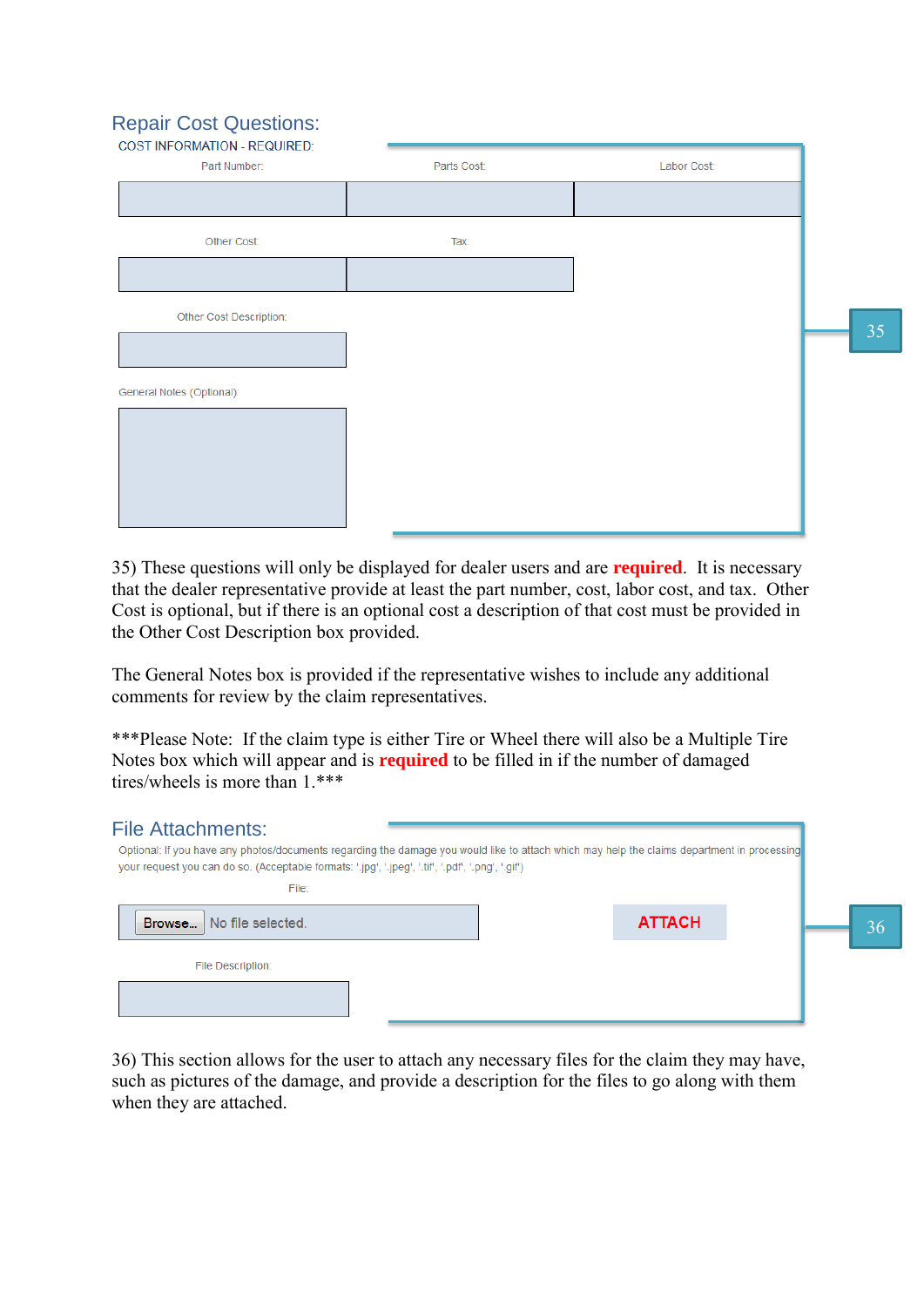<span id="page-13-0"></span>



37) Back: Takes the user back one page.

38) Start Over: Cancels the in-process claim and returns the user to the initial search based on their user type.

39) Submit: If the user presses this they will first be presented by a confirmation prompt in which they must affirm that the information they have provided is correct and understand our claims people will make their determination based on the information provided.

# <span id="page-13-1"></span>Process Step 3

## <span id="page-13-2"></span>General Information:

Below is an example of a version of the submission message. Some lines are only present when the user is a dealership associate.



40) Print Form (Where Applicable): Allows the user to generate a claim form based on the type of claim they have submitted for (Currently applicable only to Tire & Wheel), which is required to complete the claim process.

41) New Claim: Brings the user back to the appropriate page to search for/begin a new claim.

42) Status: Takes the user to a separate page which allows them to check the status of any submitted claims they may have, provided they have the necessary information.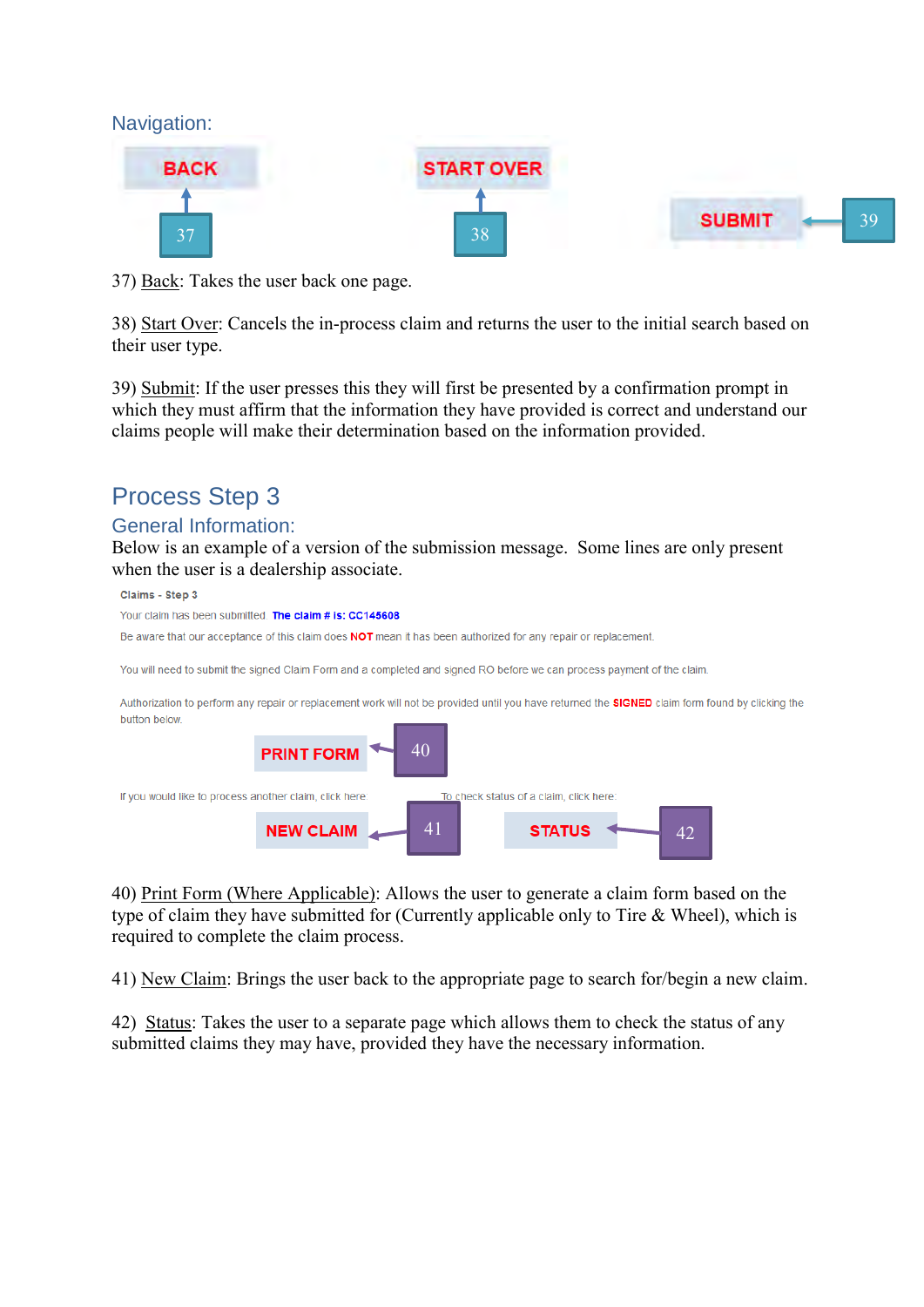## <span id="page-14-0"></span>**After Hours Procedure:**

### If our office is currently closed this section will display and provide direction as to how to handle a claim outside of business hours:

Our office is currently **closed** our after-Hours claims procedure is as follows

#### AFTER HOURS WEEKENDS AND HOLIDAYS:

#### \*\*\*\* BEFORE repair or replacement\*\*

- 1. Call in claim to MAG Claims Department at 941-739-0044 and select option 2 for claims. You must leave a message in our claims voice mailbox to notify us of a pending claim. On the next business day, you must call MAG Claims Department to process your claim.
- 2. Renair facility can inspect damage and makes a determination if the damage was caused by a road bazard or other cause (i.e. improper inflation, manufacturer defect, dry rot, etc.). Repair facility can also make a determination if the damaged tire and/or wheel is repairable.
- 3. The Customer may choose to have the repair facility complete the repairs and/or replacements if it is deemed the damaged to be covered by the contract

#### Note: the repair facility MUST hold the damaged tire and/or wheel until MAG Claims Department has made a decision on inspection.

If, upon review of the claim by the MAG Claims Department, it is determined that the damage is not covered under the contract the claim will be denied and no reimbursement will be made.

- 4. Complete and sign the claim form which may be obtained by clicking the button above or here. The MAG Claim Adjuster will need the following information to process the claim. Make sure it is included on the claim form.
	- a. Date of damage
- b. Cause of damage.
- c. Which fire and/or wheel is damaged
- d. Remaining tread depth of the damaged tire (at the lowest point)
- e. Vehicle information, including the full 17 digit VIN number.
- f. Replacement fire and/or wheel make, model and size
- g. Detailed guote for the cost of repair/replacement
- 5. Fax or email completed and signed Claim Form to MAG Claims Department. Fax #: 941-538-3026 Attn: T&W Claims. Email: claims@maximusautogroup.com
- 6. Repair facility makes the necessary repairs and/or replacements
- 7. Customer pays the repair facility for all repairs and/or replacements
- 8. You must call the MAG Claims Department on the next business day. A MAG Claims Adjuster will review the information submitted in the Claim Form and make a claims decision

#### Please note: MAG will only pay for the reasonable cost for repair or replacement of covered tires and/or wheels. All requests for reimbursement are cross-referenced against a national database of average replacement cost for tires and/or wheels. Any request for reimbursement which is deemed excessive will not be authorized.

9. MAG reserves the right to inspect the tire and/or wheel prior to authorization. In the event that we require an inspection you will be reimbursed for rental car expenses while the inspection is being performed. See contract for details

10. Provided coverage is confirmed, we will authorize your claim. You will receive an authorization number and an authorized amount.

- 11. Submit the required documents to MAG Claims Rep for reimbursement. The required documents we may request include but are not limited  $\overline{10}$
- a. The completed and signed Claim Form.
- b. A copy of the repair invoice signed by the customer
- c. The claim authorization number.
- d. A copy of your original Tire and Wheel contract.
- e. Rental car receipts if requesting rental car reimbursement.
- f. Receipts for emergency travel expensed if requesting emergency travel reimbursement.

Documents may be submitted via Fax, Email or Postal service Fax #: 941-538-3026 Attn: T&W Claims Email: claims@maximusautogroup.com Postal: MAXIMUS AUTO GROUP ATTN: CLAIMS DEPARTMENT 3626 GRANT LINE RD SUITE 207 NEW ALBANY, IN 47150

12. MAG will reimburse you for the authorized amount.